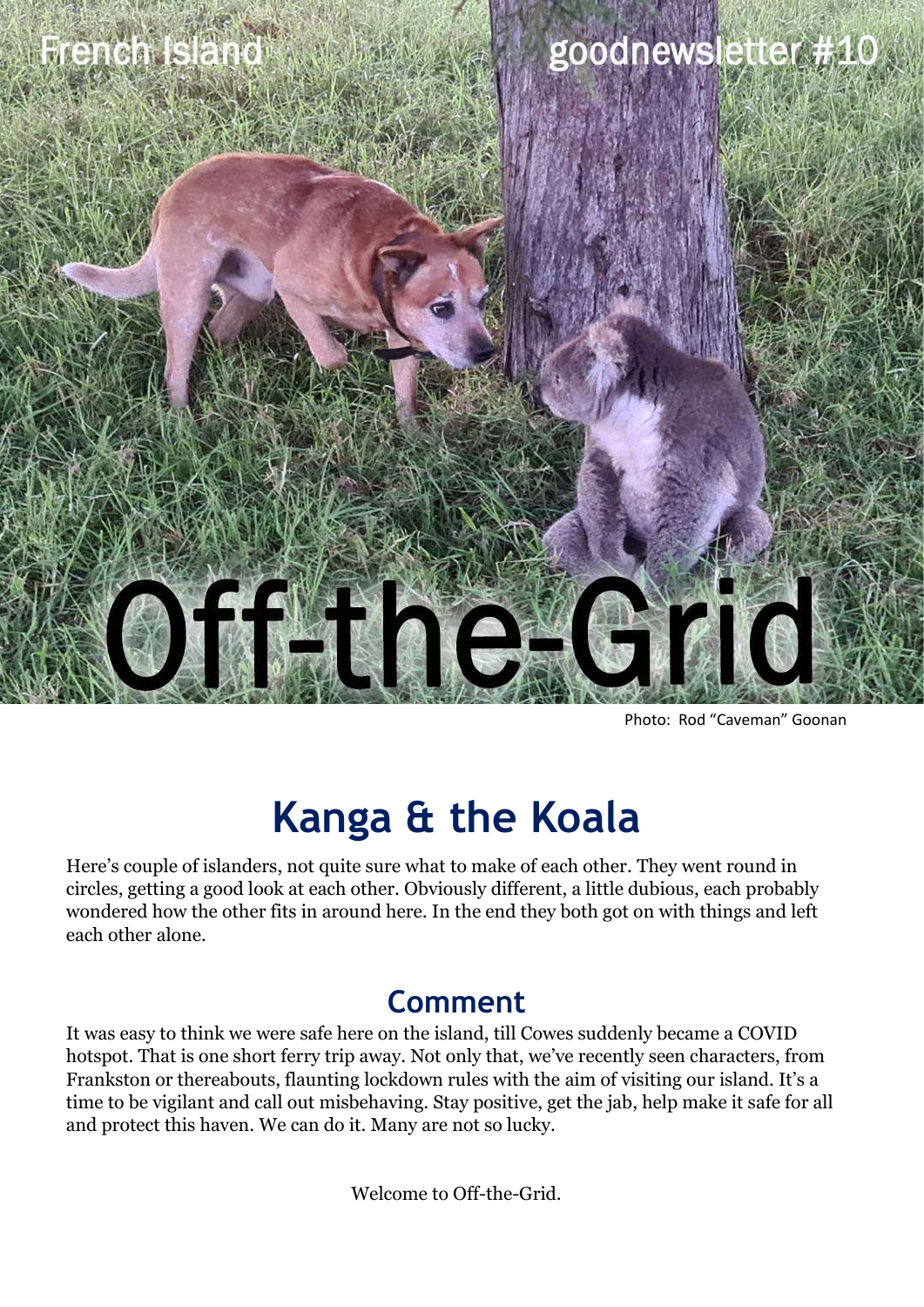## **Battle of the Boats**

Competition between the Barge and the Ferry is hotting up. It's no longer just about how you get to the island, or what you can carry, e.g. cars on the barge, bags on the ferry. Recently both have included cetaceous encounters, as part of the trip.



Photo credits: Brad Michelini (dolphin), MJ Johnston (whales)

The ferry started with some impressive humpbacks off the bow, then the barge hit straight back with teams of dancing dolphins, up close and personal.

It's been a good year for cetacean sightings, but where will this competition end… swimming seals? sinking submarines? giant squid? Stay tuned!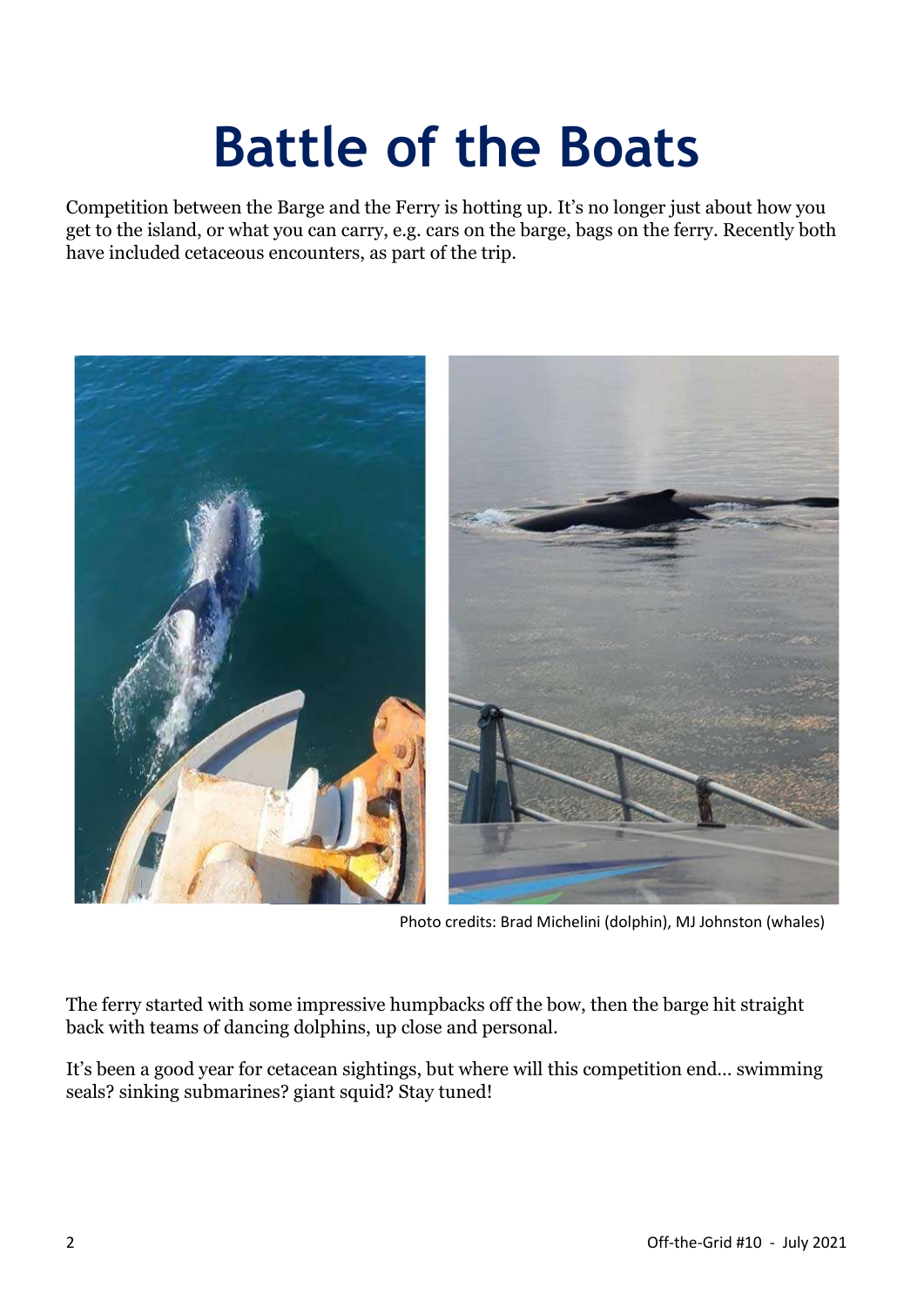### **How to avoid a Catastrophe**

Here's some background information that has contributed to the design of the current feral cat eradication program. A key challenge is the mobility of the feral cats that must be removed for the program to succeed.

This work is a complex and, at times, emotional issue for many people. Cats have lived with humans since ancient times. We can gain comfort and emotional support from each other. We usually make a good team, but it is a relationship that needs to be managed. That is our responsibility.



There is a lot of information and detail in this diagram - but some summary points to note:

- Adult male cats are typically heavier than females.
- In one day, a female may travel 3.6km while males can travel up to 12km
- Males roam and hunt over large areas, while females tend to remain in one discrete area
- Feral cats hunt along the coastline, over saltmarsh, through paddocks and into the bush.

Domestic cats on French Island are not seen as a great problem to local wildlife, which is largely due to the community's valuable support for pet sterilisation and containment. Feral cats do impact the range of native species on island. Recent studies identifying items in feral cat stomachs, as well as our wildlife cameras, show that insects, mammals, birds, reptiles, etc are all consumed. If it is small(ish) and moves, then feral cats will eat it.

Preserving the ecological values of French Island, and Western Port more broadly, led to the rejection of AGL's Gasification plant. In a similar way, feral cats contribute to reduction of the island's ecological value. This is an impact where we can take responsibility. Removing the feral cat population will be a challenge, but it's worth it.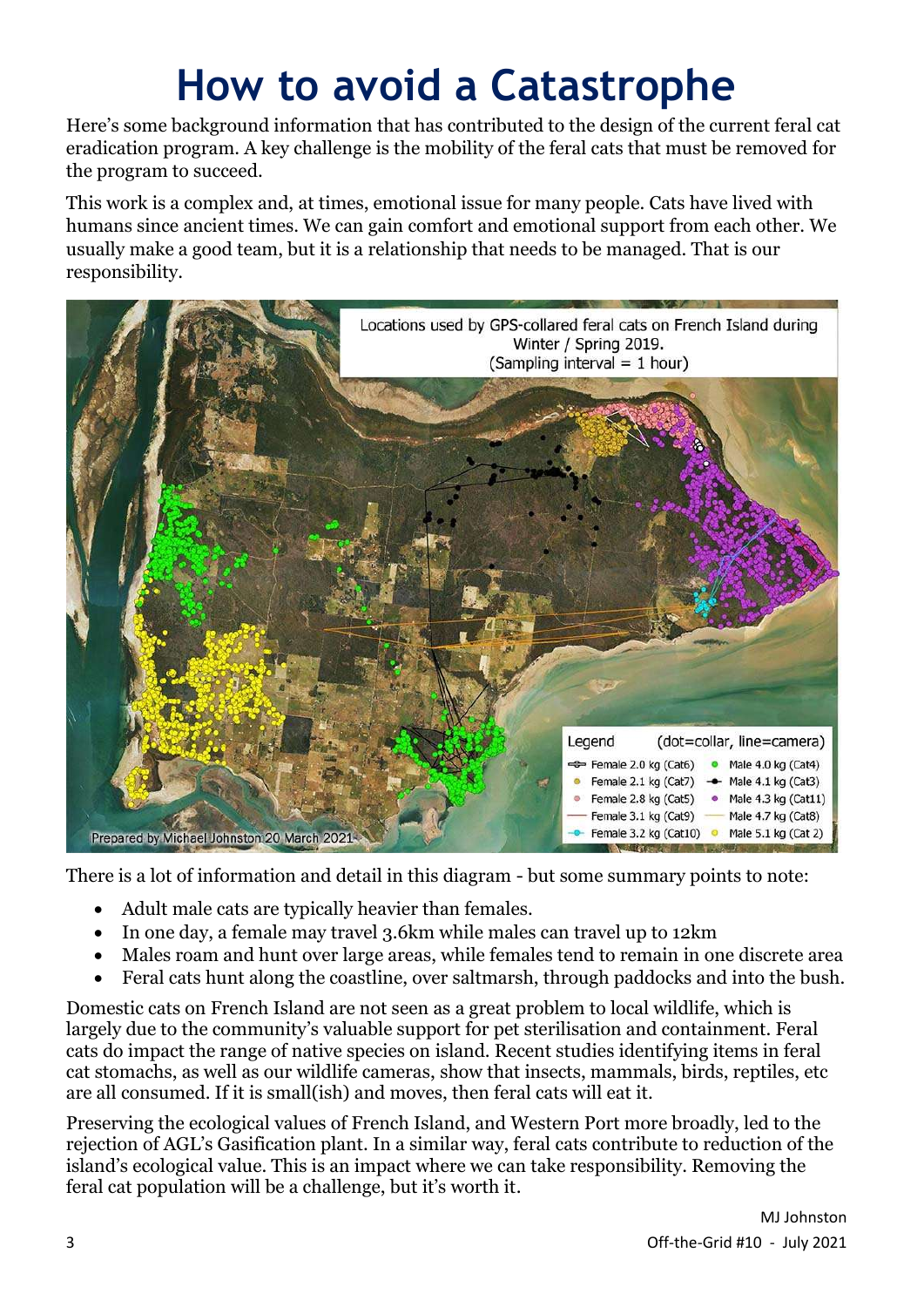# **Meredith's Memorial**



Meredith Sherlock was Secretary and a founding member of the Friends of French Island (FOFI). It's a group passionate about preserving the ecological values of the island. Each month they come to pull out weeds, such as blackberry and sea splurge, monitor endangered bird populations, plant natives to restore the landscape, and in all sorts of weather. They are a dedicated and practical group, who have made a valuable, voluntary contribution to the island over many years.

Sadly Meredith passed away last November after a cancer battle. Her active contributions to FOFI and other diverse community organisations are greatly missed.

One friend John Dore has created a wonderful marker on hardy eucalypt, with her picture etched into stainless steel – as a long-term memorial.

This marker will be placed where her ashes are to be spread, a site dedicated to Meredith within the French Island 5000 Trees planting project, as recognition of her generous support.

### **A holiday of dreams**

I spent a couple of the months at the beginning of this year feeling pretty ordinary. Could not do a thing without needing a lie down, not keen to start big jobs, and no amount of yelling could get me to work faster. Seemed like the aging process was catching up at a rate of knots. I was spending many sessions working in the paddock, beating off mosquitoes, and getting exhausted.

I rarely get sick so it's hard to justify a day, or even half a day in bed just relaxing, reflecting on life and recharging the batteries (what bliss). This time I thought I really did need a good rest, a holiday even, in a luxury resort. But how was that possible? Then I heard of some other islanders who were taking it a bit easier. I thought that's exactly what I want to do.

Turned out they had a name for their situation... Ross River fever. Sure enough, when I got a blood test a few months later, the doctor said I'd had Ross River too.

I'd been visiting the Ross River Resort without even realising it, completely wasting the opportunity for a relaxing break.

The good news is I'm over the virus, but next time it comes around I'd like to spend a lot of time lolling around a pool, sipping pina coladas in a Hawaiian shirt. The bad news is you only get the virus once. Maybe that's good news.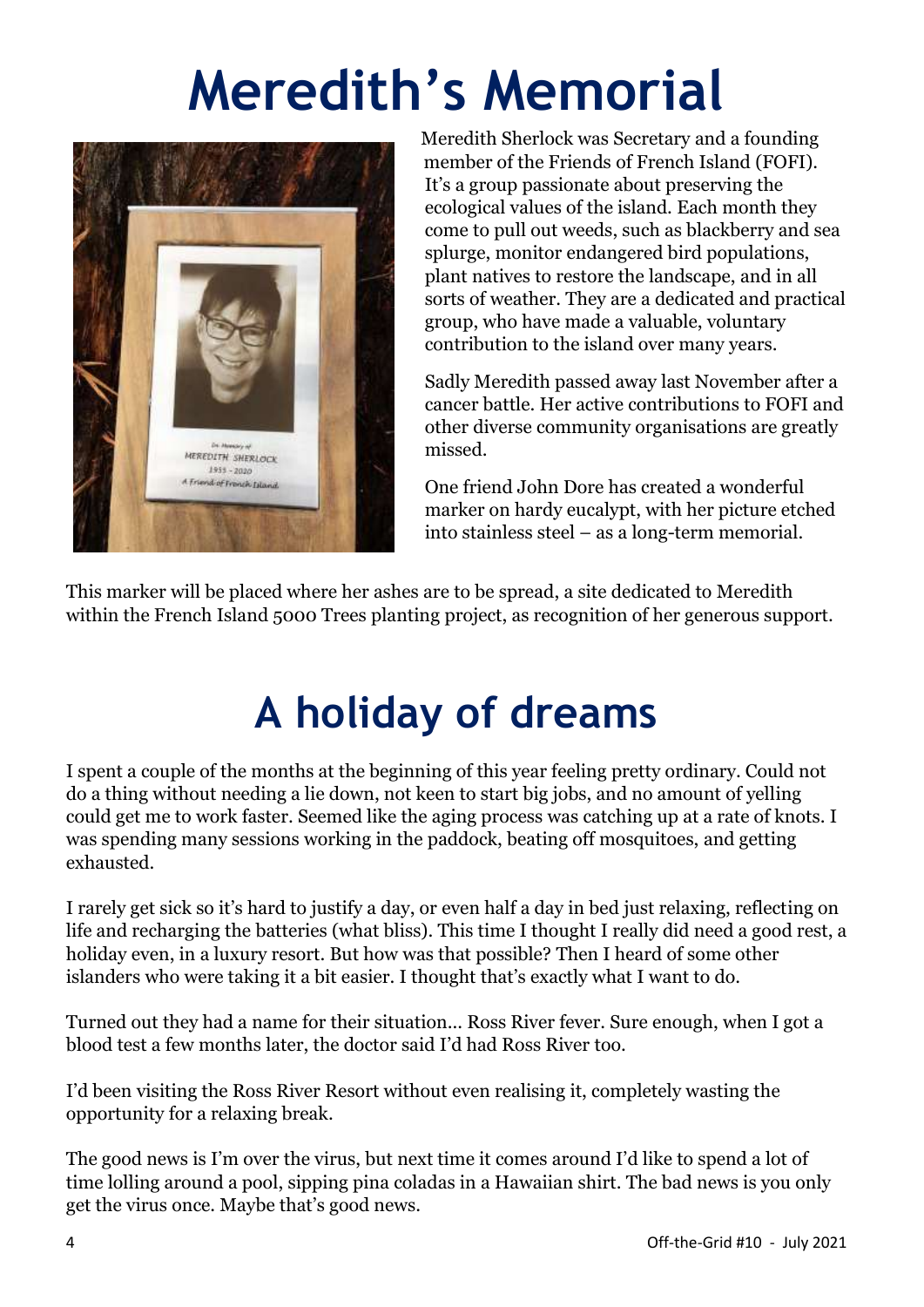### **Island**

The charms of the city can get you down traffic gets crazy, people get loud waiting at work, waiting for food waiting in queues to the end of the world, but we know a place away from those memes

You can go in your head down the coast walk out the pier, a ferry is waiting, seems far but it's near. Untying ropes, boat swings from the shore, those people get small as we face to the sea and the engines surge forward.

Water is dark, the line is clear shorelines retreat as a new one appears over the bow, there is hope, there is fear you can touch, you can feel a sense of relief as the boat edges closer to the place where we sleep.

On the island skies seem twice as wide birds are more graceful, frogs sing at night. Trees have koalas, the house has a fire, it is warm and it's calm.

We harvest that wood to burn through the night rise in the morning, see a new light. On the island you can be what you seem. On the island, the island of dreams.